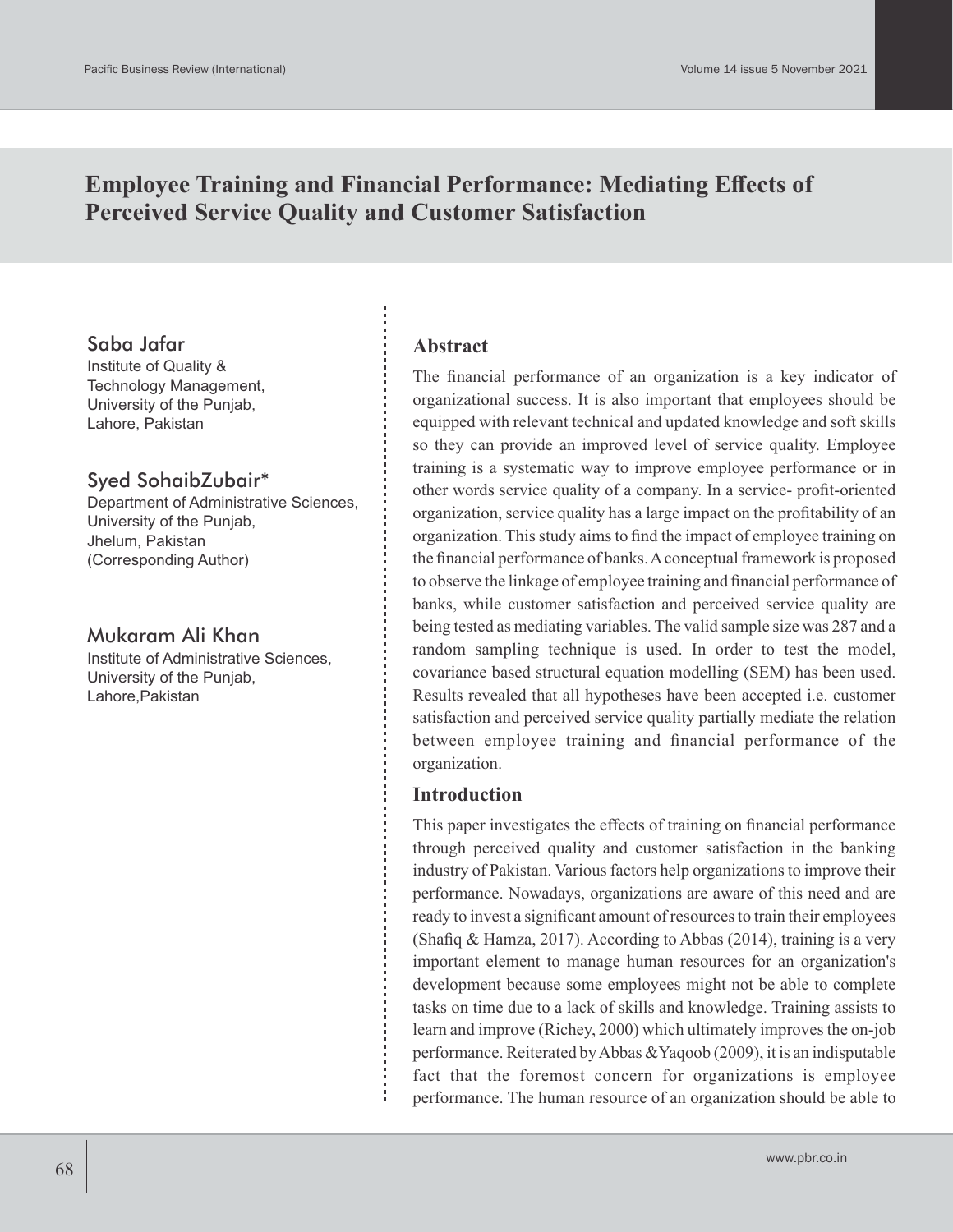adjust themselves in a rapidly changing working environment (Shrivastava, 1983) which needs continuous upgrade of knowledge, development, and improvement of skills (Dermol & Cater, 2013). Training plays a crucial role in building the required skills. The aim of training and other activities that help the workforce to develop professionally is to emphasize on learning and teaching a new set of skills to employees with the intent to improve organizational performance (Spreen, Afonnso & Gerrish, 2020).

Furthermore, the performance of any organization is the aggregate of all the operations and strategy of business (Irawati, Maksum, Sadalia & Muda, 2019). For sake of better performance of an organization, service quality and customer satisfaction are getting greater attention for many reason such as deregulation and greater competition (Khan et al., 2019; Khan et al., 2020). For better customer service quality, employee training enables staff to deliver solutions, make promises to customer, build customer oriented culture, encourages uniformity to form service trademark, and propose growth with constantly upgrading service. According to Mahta and Tariq (2020), perceived service quality has an impact on the customer's mind. As today customer satisfaction is very much important for a successful business and it widely depends on perceived service quality, Pamela and Lwakama's (2010) highlights that the satisfied client is one whose desire is met time and again. Such customers believe that they are getting good value in return for their money and also feel that they are treated fairly. If organizations are delivering the expected perceived service quality level to their customers, it will eventually affect their financial performance. Hence, customer satisfaction, perceived service quality, and financial performance are directly related. Diamantidis and Chatzoglou (2019) argue that some organizations view the cost of training as an investment which ultimately improves employee performance. By seeing the current problems of the banking industry, the importance of training is undeniable (Motlokoa, Sekantsi & Monyoloc, 2018).

In the current context of study, banking industry in Pakistan is facing challenges and radical ups and downs for decades. In the beginning, it suffered from a severe deficiency of resources and also faced the uncertainty in terms of political, social, and economic conditions (Burki&Niazi, 2003). Human resource professionals were not well trained and they were the reason for low-quality products and services. There was a need for a financial institution that can bring some good changes and control the situation. To fulfill that need on 1st July 1948, central bank of Pakistan came into existence named as State Bank of Pakistan (SBP). SBP took different steps and gave amenities to encourage and motivate people to establish a financial institution that helps this industry to grow. But as a result of this, some unhealthy competition and illegitimate practices are observed. It is stated that after bringing monetary improvements and some alterations in authority brings a good effect on the performance of banks and overall Pakistan banking sector also improved over time (Burki & Niazi, 2003).

In the past, research explained mixed relation between employee training, financial performance, customer satisfaction, and perceived service quality (Spreen, Afonso&Gerrish, 2020; Motlokoa, Sekantsi & Monyoloc, 2018; Keisidou, Sarigiannidis & Maditinos2013; Hanaysha & Tahir, 2016: Golovkova, Eklof & Malova, Podkorytova, 2017). Some studies explained that improving service quality enhance financial performance (Al-hawari, 2006) whereas some researchers proposed that by training employee, service quality can be improved (Dhar, 2015) which ultimately impacts the financial performance through increased profitability (Mukherjee, Nath & Pal, 2003). For better financial performance, banks need welltrained staff to cope up with the dynamic market and increased competition (Motlokoa, Sekantsi & Monyoloc, 2018). Other studies provide empirical evidence that training helps to improve the skills and capabilities of employees that leads to better service quality (Motlokoa, Sekantsi & Monyoloc, 2018; Tahir & Sajjad, 2013). On contrary, few studies revealed insignificant relationships between service quality and customer satisfaction in relation to financial performance (Ittner, Larcker & Meyer, 2003; Douglas and Fredendall, 2004). To fill the gap and build the literature, this research aims to find the relation of employee training on the financial performance of serviceoriented organizations through the mediating role of customer satisfaction and perceived service quality.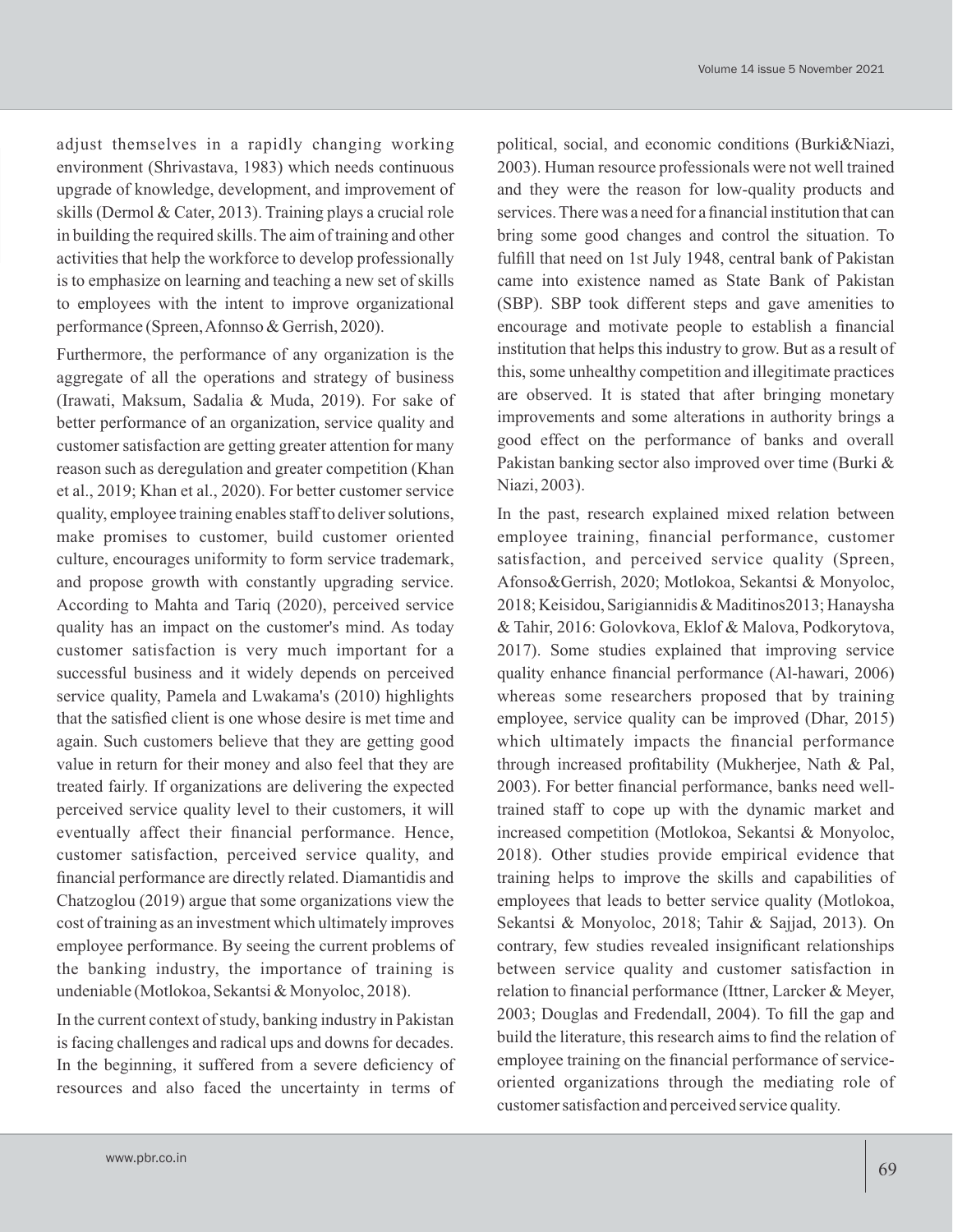In this context, the study focusing on the banking sector develops a conceptual framework and intends to further test the conventional relationship between employee training and financial performance. Moreover, bridging the research gap, the study uses two distinct mediators i.e. perceived service quality and customer satisfaction and tests them to the fact that how do they mediate the linear relationship between employee training and the financial performance of an organization.

## **Literature Review**

Training is described as a structured way of learning and development which helps to grow the efficiency in a person, team, and overall organization (Khawaja & Nadeem, 2013). Another researcher Aguinis & Kraiger, (2009) defines the importance of training by saying that it elevates the job performance of employees and also develops positive changes, for instance, acquiring a new skill. It also braces the idea of Aguinis & Kraiger, (2009) while Fitzgerald (1992) states that training is an accomplishment of understanding and leaning a skill to perform a task. In Past, many studies have been done which provide evidence that there is a direct connection between training and organization performance (Ramya, 2016).

Financial performance of any organization is very important for their survival. In the current scenario when there is uncertainty and competitive market, management of banks is keenly focusing on how to improve the performance of the organization by improving service quality (Sousa & Voss, 2002). The performance of financial institutions, sales, profit ratio, liquidity ratio, ability, and return on equity are used as indicators to evaluate financial performance. For examining the financial performance of banks financial ratios are used such as profitability ratios, liquidity ratios, and return on equity. Some financial measures have a direct relation with quality service for instance capital adequacy or return on asset (Duncan& Elliot 2004).

## **Hypothesis Development**

This section leads to the development of research framework and hypotheses in the light of research objectives laid out in the first section.

# **Employee training and perceived service quality**

Employee training is one of the organized methods to develop and boost the skill quality of employees (Nda & Fard, 2013). The study of Goldstein & Ford (2002) stated that training and development are seen as a systemized approach that helps to learn, improve and develop on all levels, such as individuals or a group of people. Thus, training helps an organization to improve companies' service quality as well as organization goods which increase the market competition by refining the technical knowledge of human resources (Manju & Suresh, 2011). Few researchers have tested the effects of employee training on their job performance which leads to service quality (Dhar, 2015). Quality of service offered to customers is highly improved by the employees if organizations invest and train their employees for creative problem solutions and technical knowledge and skills (Boshoff & Allen, 2000; Yavas & Babakus, 2010). If employees can easily access training and development activities in an organization, it improves the employees' performance such as improved and better service quality (Likert, 1967). So based on this context, the following hypothesis is articulated:

*H : Employee training is positively associated with <sup>1</sup> perceived service quality*

# **Perceived Service Quality and Financial Performance**

In some studies, it is stated that perceived service quality is related to the customer's opinion or perception and also customers' trust (Gummesson, 1979). According to Al-Hawari(2005), perceived service quality highly affects the financial performance of banks. Some of the studies suggest that service quality has a strong impact on profit for a service-oriented organization (Mukherjee, Nath& Pal, 2003). In some studies, it is evident that there is a relationship between service quality and financial performance through customer loyalty (Bitner, 1993) while on the other hand, some say that the link between service quality and financial performance is not conclusive (Duncan & Elliott, 2002). Some researchers proposed that perceived service quality is one of many factors that impact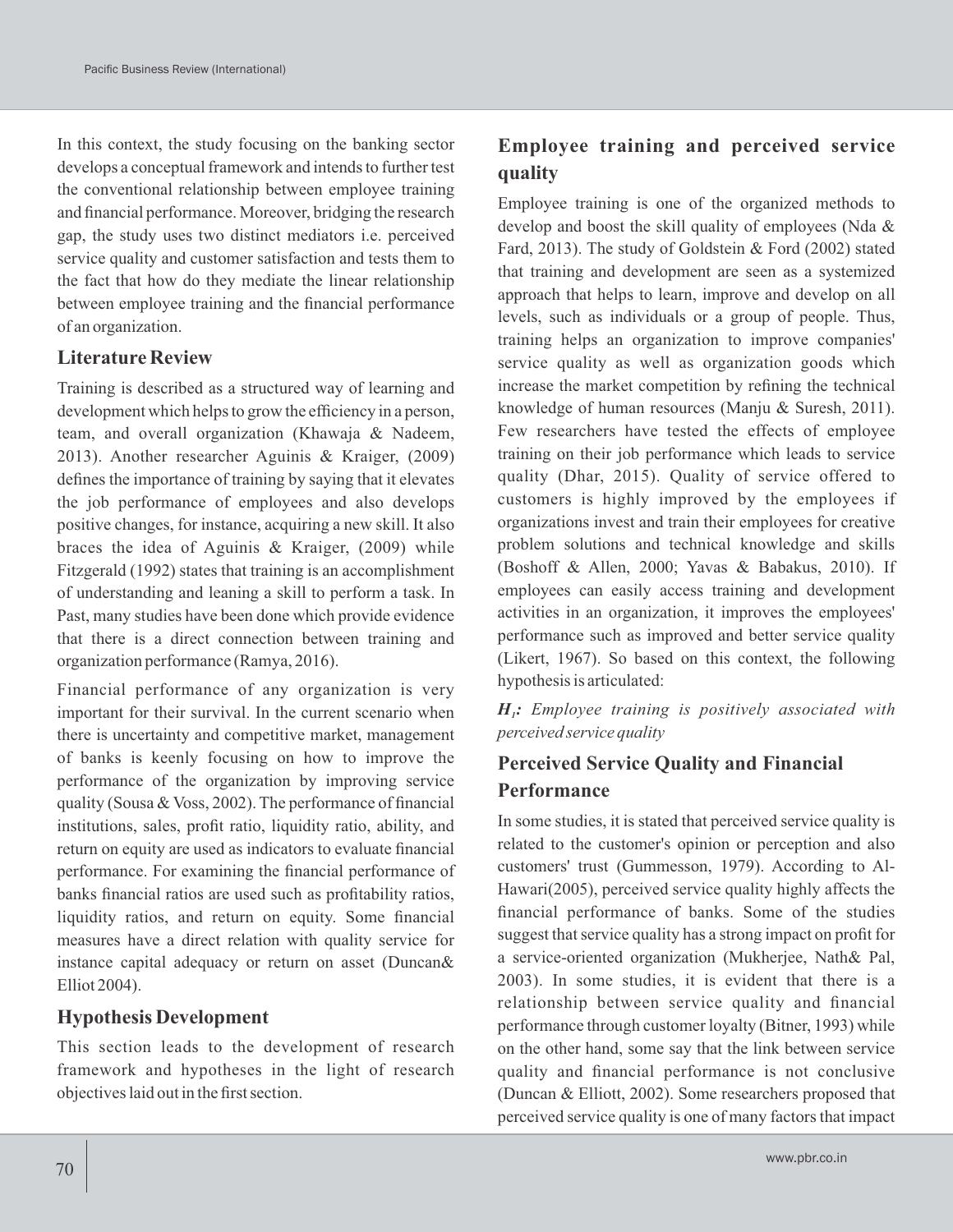the performance of an organization in terms of profitability (Soterious & Zenios, 1997). So based on the above mentioned discussion, the following hypothesis is deduced:

*H<sub>2</sub>*: Perceived service quality is positively associated with *financial performance*

# **Employee Training and Financial performance**

As discussed earlier, training plays a significant role in the better financial performance of an organization (Hanaysha& Tahir, 2016). A study conducted by Bhat (2013) suggests competence of employees can be improved through training which leads to improved organizational performance. Training also assists the employee to boost their confidence by mastering their skills and behavior. It also helps to perform the task efficiently and effectively to sustain organizational performance (Hanaysha & Tahir, 2015), thus, investing in employees through training and development leads to a beneficial financial standing for an organization (Sultana, Irum, Ahmed & Mehmood, 2012). It leads to the third hypothesis of this study i.e.:

*H : Employee training is positively associated with <sup>3</sup> financial performance*

## **Employee Training and customer satisfaction**

The most important part of any organization is its employees. They are the key asset of a company as the company's reputation is very much dependent on them (Elnaga& Imran, 2013). Therefore, employee training is the need of this fast-paced changing environment so the employees can learn new skills and enhance their knowledge and capabilities to fulfill their day to day job tasks (Hollenbeck et al.,2004). Employees are accountable to complete the necessary task along with customer satisfaction (Elnaga & Imran, 2013). Training helps the employee improve their thinking ability and ingenuity that help them to make a better decision and therefore, employees good behavior leads to better customer satisfaction level (McCleary & Weaver, 1982). According to Meyer and Collier(2001), employee training impacts employee performance in a positive manner which leads to customer satisfaction and as a result improves the performance of a firm. Based on the above-mentioned points, the following hypothesis is presented:

*H : Employee training is positively associated with <sup>4</sup> customer satisfactio*n

# **Customer Satisfaction and Financial Performance**

In literature, one of the most discussed concepts is customer satisfaction (Douglas & Fredendall, 2004). Companies invest a significant amount of resources to improve customer satisfaction, therefore they should be able to quantify the value added. Subsequently, if customer satisfaction has a positive impact on financial performance, then the organization can utilize this as an indicator and manage financial performance by working on customer satisfaction (Golovkova, Eklof, Malova, & Podkorytova, 2019). Some studies have explained that there is a direct relationship between customer satisfaction and financial performance (Sun & Kim, 2013; Keisidouet al., 2013). Whereas some other research studies confirm that customer satisfaction plays a mediating role in contributing to the financial performance of an organization (Lins, Servaes & Tamayo, 2017). This discussion leads to the following hypothesis:

*H : Customer Satisfaction is positively associated with <sup>5</sup> financial performance*

 $H_{\delta}$ : Perceived service quality mediates the relationship *between employee training and financial performance*

*<sup>7</sup> H : Customer Satisfaction mediates the relationship between employee training and financial performance*

The following figure summarizes the relationships among various constructs that are being tested in this study:



Figure 1: Conceptual Framework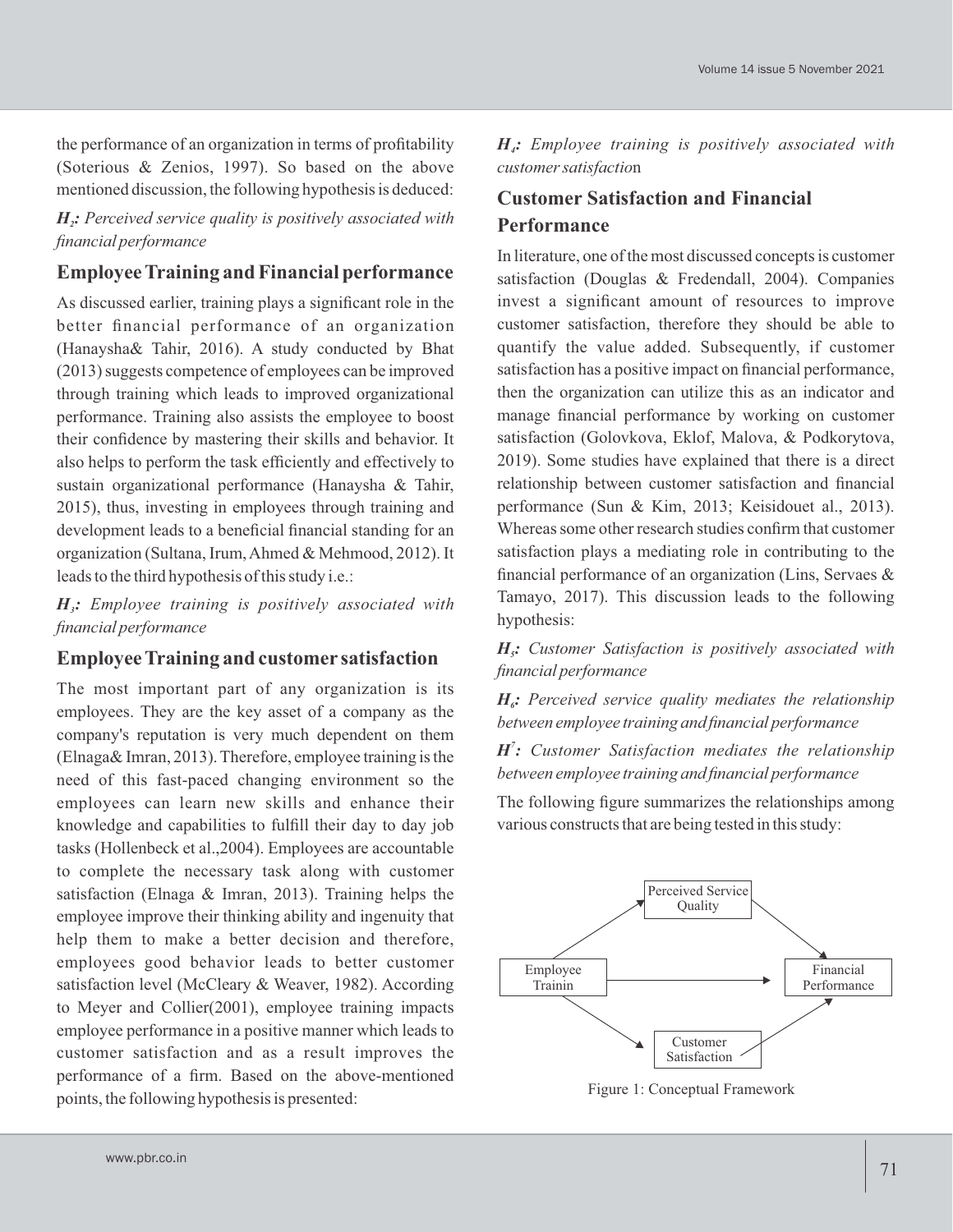### **Research Methodology**

This study uses a quantitative approach that helps the researcher to measures the perceptions of participants through a certain number of questions. The closed-ended questionnaires help to know the general design of reactions that helps in generalizing the results and to present the results precisely (Yilmaz, 2013).

The population is the private banks in Lahore, Pakistan. The target population of current study is the employees from managerial level and non-managerial level of two largest private banks. The sample size for employees was calculated based on Yamane's formula (Yamane, 1967). The data was collected from 320 respondents using simple random sampling,however, some questionnaires were partially filled,and therefore were excluded from the sample leading to the valid sample size of 287. Following table 1 shows the summary of the measures and number of items.

| <b>Construct</b>             | No. Of items | <b>Source</b>                                            |
|------------------------------|--------------|----------------------------------------------------------|
| <b>Employee Training</b>     |              | Hanaysha& Tahir (2015)                                   |
| Perceived Service Quality    | 6            | Yoo & Park (2007)                                        |
| <b>Customer Satisfaction</b> |              | Yoo& Park (2007)                                         |
| <b>Financial Performance</b> |              | Keisidou, Sarigiannidis, Maditinos&Thalassinos<br>(2013) |

**Table1: Measures**

In order to test the research hypotheses using data collected on the lines mentioned above, covariance based structural equation modelling (SEM) has been employed. SEM is popular and believed to be the most accurate method of analyzing relationships between variables in social or business research (Kaplan et al., 2001). For that matter, the next section elaborates on the data analysis.

#### **Data Analysis**

Data analysis starts with descriptive analysis. As far as means of latent constructs are concerned, all means were in range of 3.23 to 3.94 which shows that respondents scored higher than average in all four latent constructs. Moreover, standard deviations range from 0.65 to 0.88 which means that values mean difference is not much and close to the mean.

## **Confirmatory FactorAnalysis**

The inferential analysis begins with the development and testing of the measurement model through Confirmatory Factor Analysis (CFA). The said model is used to test the fundamentals of the measurement mechanism i.e. reliability, validity and model fitness indices. Testing of the

measurement model further strengthens the applicability of the model in a specific context (Khan et al., 2019).

To begin with, the factor loadings fall within the prescribed value of 0.70 (Hair et al.,2010), therefore, no item was removed from the presented model. Referring to the measurement model shown in figure 2, various statistics mentioned in the figure provide the assurance of the model developed in this study to be statistically significant and fit. Several measures are used to check the fitness of the developed model. Firstly, the CMIN/DF value stands at 2.478 which according the literature (McIver & Carmines, 1981) suggests that model is appropriate. Secondly, the GFI value that also reflects model fitness should be at least 0.90, as suggested by Tanaka&Huba (1985), which in this case is marginally above i.e. 0.903. Referring to the third key measure, i.e. normed fitness index abbreviated as (NFI) for this model stands at 0.901, it is imperative to point out that Hair et al., (2017) recommend 0.90 as the minimum acceptable value for NFI and so is the case with TLI (Bentler&Bonett, 1980) which here is 0.946. Moving on to the final measure i.e. the RMSEAthe figure 2 shows that the said value is 0.076, which according to Browne and Cudeck (1993) should be less than 0.08.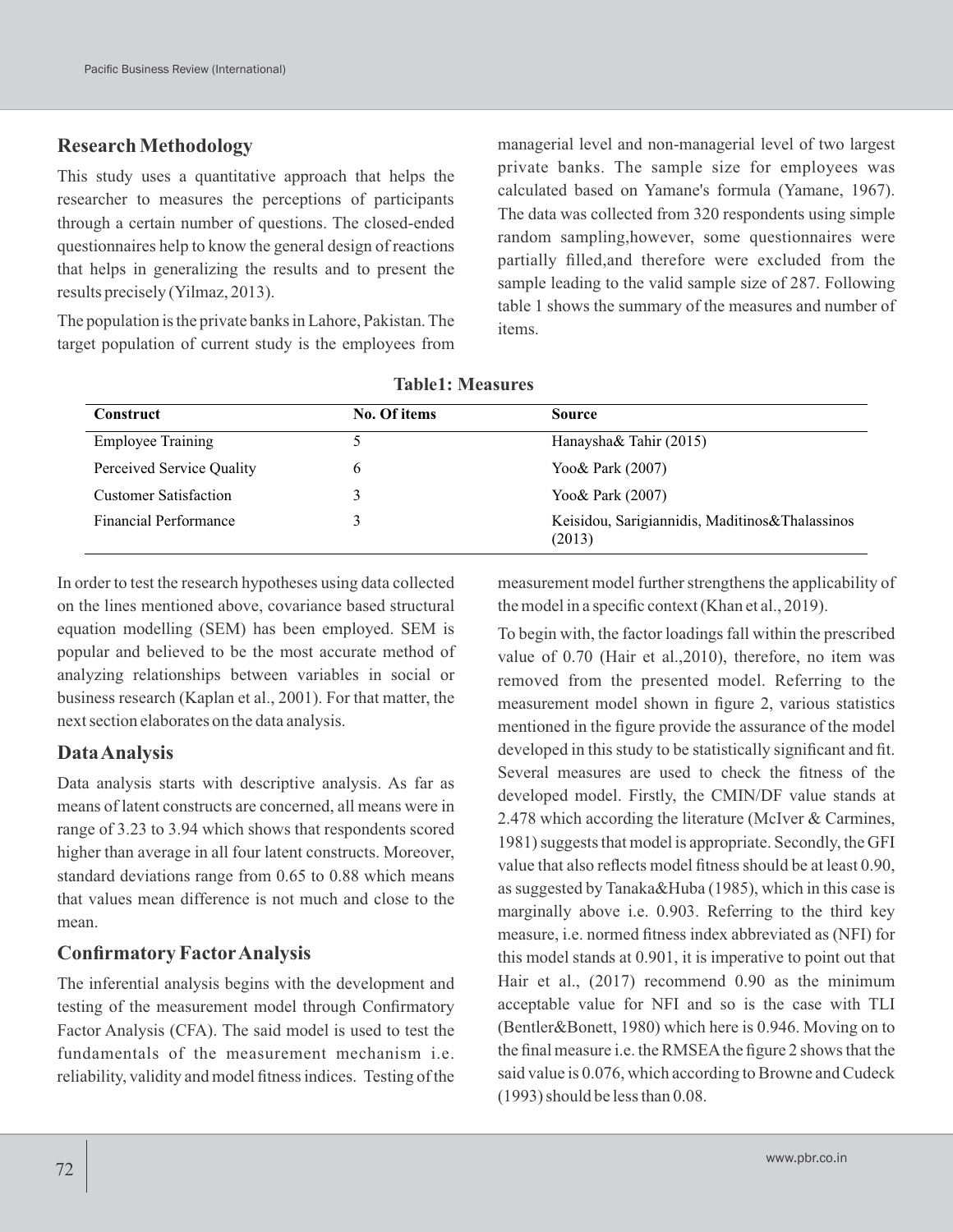

Figure 2: Measurement Model

Following the confirmation of the measurement models fitness using various statistics, the next step is to confirm the reliability and convergent validity. The statistics mentioned in the table 2 confirm these two prerequisites. To begin with, the composite reliability value is comfortably above the minimum suggestive value of 0.70 (Nunnally& Bernstein, 1994). The composite reliability value for Employee Training is 0.914, Perceived Service Quality is 0.917, Customer Satisfaction is 0.834 and for Financial Performance is 0.932. Furthermore, the second key statistic used here is the Average Variance Extracted (AVE) in order to confirm convergent validity. This study uses more than

one measure to confirm the convergent validity of the constructs. Hair et al., (2006), AVE should be greater than 0.50, which, as shown in table 4 is 0.681, 0.648, 0.627, 0.820 for ET, PSQ, CS, and FP respectively. Table 4 also mentions SFL, which also is above the minimum prescribed threshold as discussed earlier. After confirming convergent validity, it is also recommended that the discriminant validity of the constructs should also be confirmed, which according to the data in table 3 is in accordance with Fornell and Larcker (1981) i.e. all correlations amongst the constructs are lower than the square root of average variances extracted.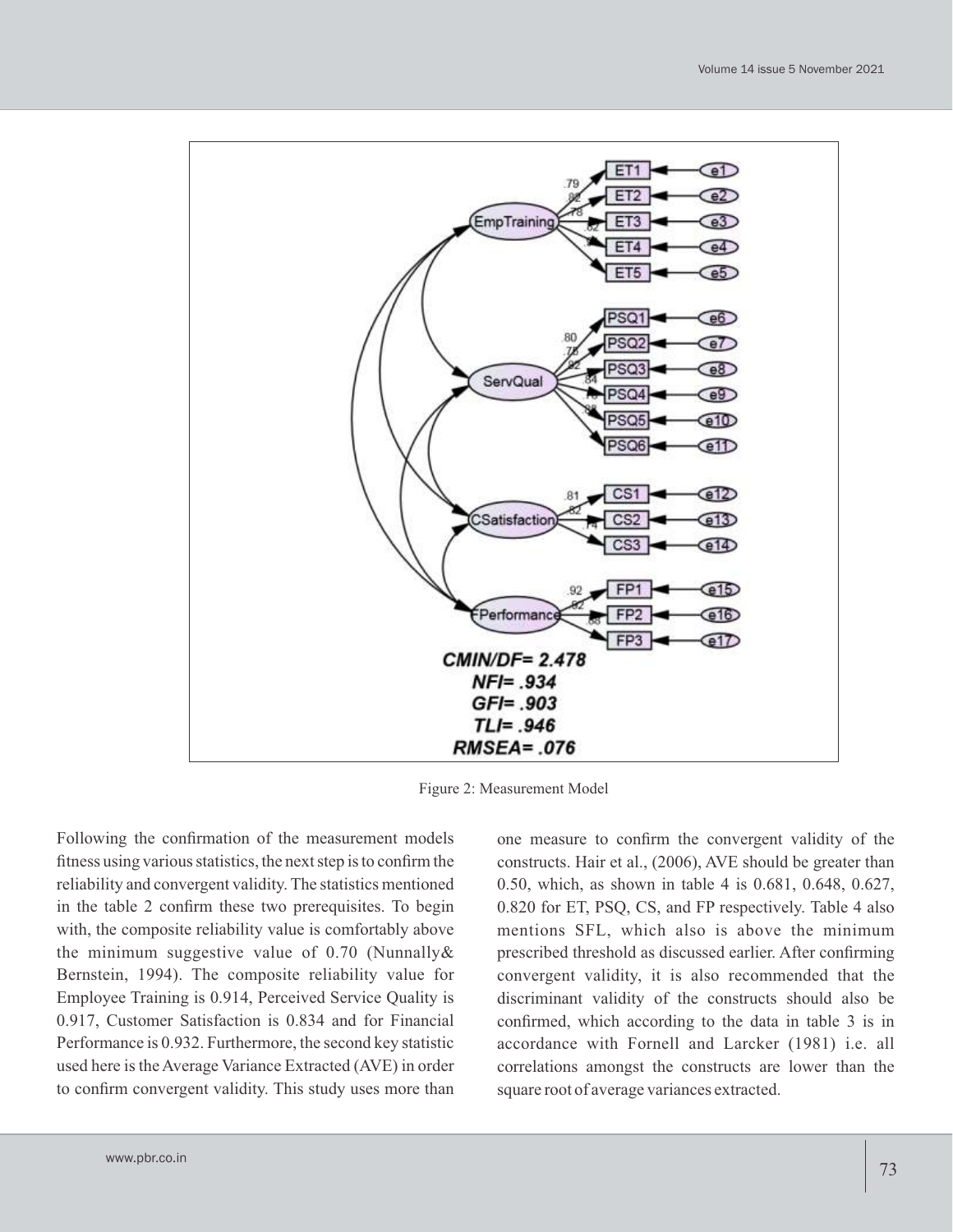| <b>Latent Construct</b>          | <b>Item Code</b> | SFL  | CR    | <b>AVE</b> |
|----------------------------------|------------------|------|-------|------------|
| <b>Employee Training</b>         | ET1              | .789 |       |            |
|                                  | ET <sub>2</sub>  | .825 |       |            |
|                                  | ET3              | .781 | 0.914 | 0.681      |
|                                  | ET4              | .819 |       |            |
|                                  | ET5              | .907 |       |            |
| <b>Perceived Service Quality</b> | PSQ1             | .798 |       |            |
|                                  | PSQ <sub>2</sub> | .752 |       |            |
|                                  | PSQ3             | .824 | 0.917 | 0.648      |
|                                  | PSQ4             | .841 |       |            |
|                                  | PSQ5             | .780 |       |            |
|                                  | PSQ <sub>6</sub> | .830 |       |            |
| <b>Customer Satisfaction</b>     | CS <sub>1</sub>  | .815 |       |            |
|                                  | CS <sub>2</sub>  | .821 | 0.834 | 0.627      |
|                                  | CS <sub>3</sub>  | .737 |       |            |
| <b>Financial Performance</b>     | FP1              | .919 |       |            |
|                                  | FP <sub>2</sub>  | .921 | 0.932 | 0.820      |
|                                  | FP3              | .876 |       |            |

#### **Table 2: Reliability and Convergent Validity**

As per table 2, the composite reliability of all the latent constructs has met the minimum threshold of 0.70 as the value ranges from 0.779 to 0.869. Moreover, as far as convergent validity is concerned, CR has achieved its minimum criteria as already discussed. SFL is also beyond the minimum threshold value of 0.60 and lastly, AVE also meets the minimum threshold of 0.50 as it ranges from 0.501 to 0.593. In nutshell, it is concluded that convergent validity has been achieved for this model.

As far as discriminant validity is concerned, it refers to the "extent that items measuring one construct are distinct from the items measuring other constructs" (Hair et al., 2006). Discriminant validity can be achieved when all the correlations among the latent constructs are less than the square roots of AVE (Fornell&Larcker, 1981).

| <b>Table 3: Discriminant Validity</b> |
|---------------------------------------|
|                                       |

|            | ET       | <b>PSQ</b> | CS       | <b>FP</b> |
|------------|----------|------------|----------|-----------|
| ET         | $0.825*$ |            |          |           |
| <b>PSQ</b> | 0.34     | $0.805*$   |          |           |
| CS         | 0.29     | 0.47       | $0.792*$ |           |
| <b>FP</b>  | 0.61     | 0.45       | 0.51     | $0.906*$  |

*\*Square root of AVE*

### **Hypotheses Testing using Structural Model**

As the next and final step, after confirming the measurement and other prerequisites, the final stage is to

test the hypothesis or causal relationships using the structural model (Stephan &Friston, 2009) in accordance with the objectives of the research.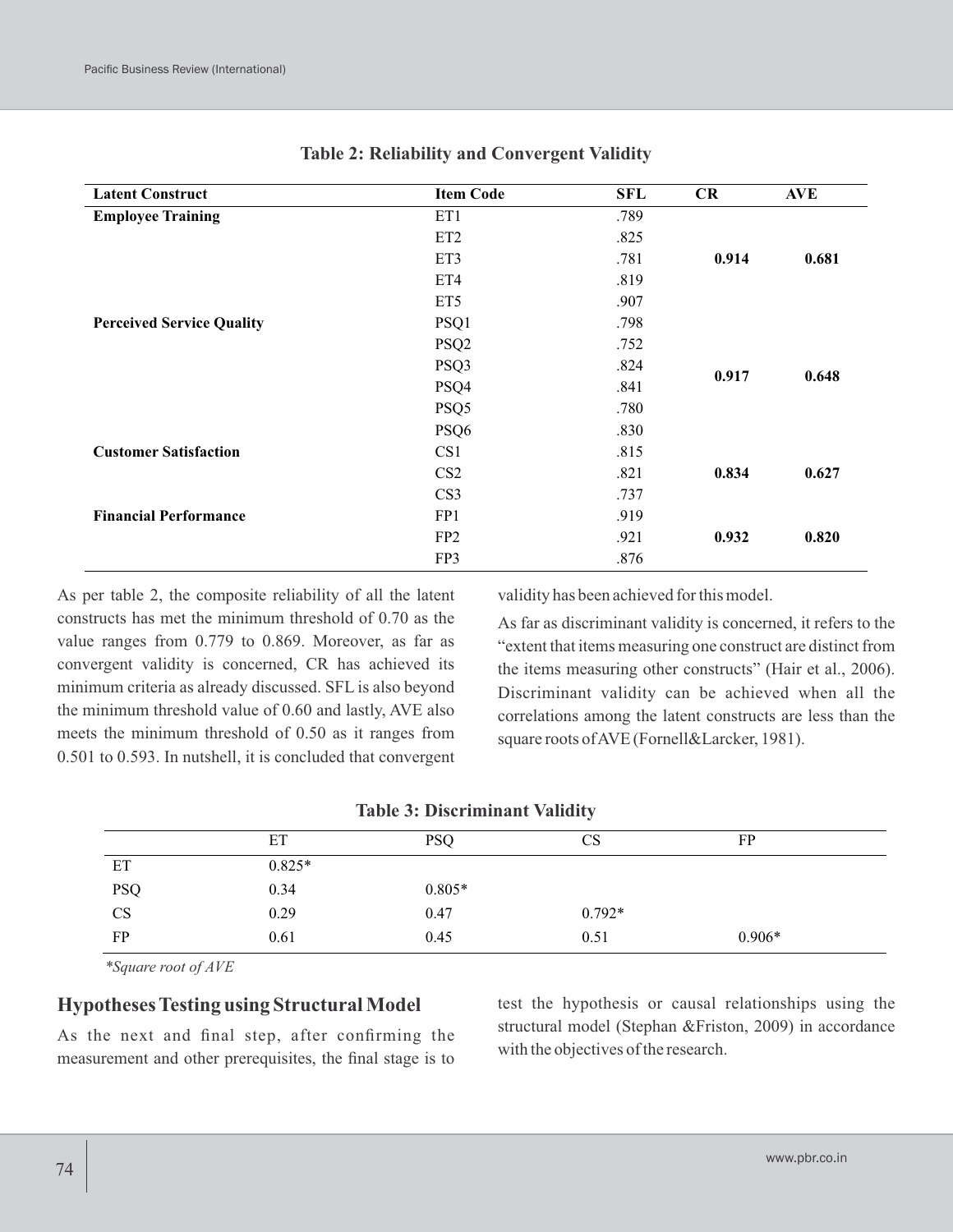

Figure 3: Structural Model

In the following section, the results of each of the hypotheses have been explained. All the hypotheses tested with a significance level of 1% and were found to be statistically valid. Employee Training and Perceived Service Quality were tested as the first hypothesis, the results show that a moderate relationship ( $ET\rightarrow PSO =$ 0.34) exists here. The second hypothesis (H2) tested the relation between Employee Training and Customer Satisfaction and a moderate relation was identified (PSQ  $\rightarrow$  FP= 0.45). Moving on to the third hypothesis i.e. the relation between Employee Training and the dependent variable Financial Performance, a relatively strong relationship was identified (ET  $\rightarrow$  FP= 0.61).

The analysis of the fourth hypothesis (H4), revealed that a significant relationship exists between Employee Training and the second mediator i.e. the Customer Satisfaction (ET  $\rightarrow$  CS = 0.29). Continuing in this direction, this mediator, i.e. the Customer Satisfaction was found to have a moderate relation with Financial Performance (CS $\rightarrow$ FP = 0.51), confirming H5 as well. Referring to the H6 and H7, the hypotheses testing the mediating effect of two mediators i.e. perceived service quality and customer satisfaction, the coefficients (indirect effects) are seen to be low i.e. 0.11 for both paths, even though both hypotheses were statistically significant. The comparison of the direct ( $ET\rightarrow FP = 0.72$ ) and indirect effects in both mediating paths, it can be concluded that perceived service quality and customer satisfaction, both partially mediate the relationship of Employee Training and Financial Performance.

### **Discussion and Conclusion**

The analysis of this study reveals that employee training has a significant relation to perceived service quality. Many research studies have supported this argument that through training employees, better service quality can be achieved (Manju & Suresh, 2011; Boshoff & Allen, 2000; Yavas & Babakus, 2010). The findings also confirm that perceived service quality impacts the financial performance of the organization. This notion is supported in previous studies along with the idea that profitability can be improved by providing better service quality (Duncan & Elliott, 2002; Soterious & Zenios, 1997). According to Duncan and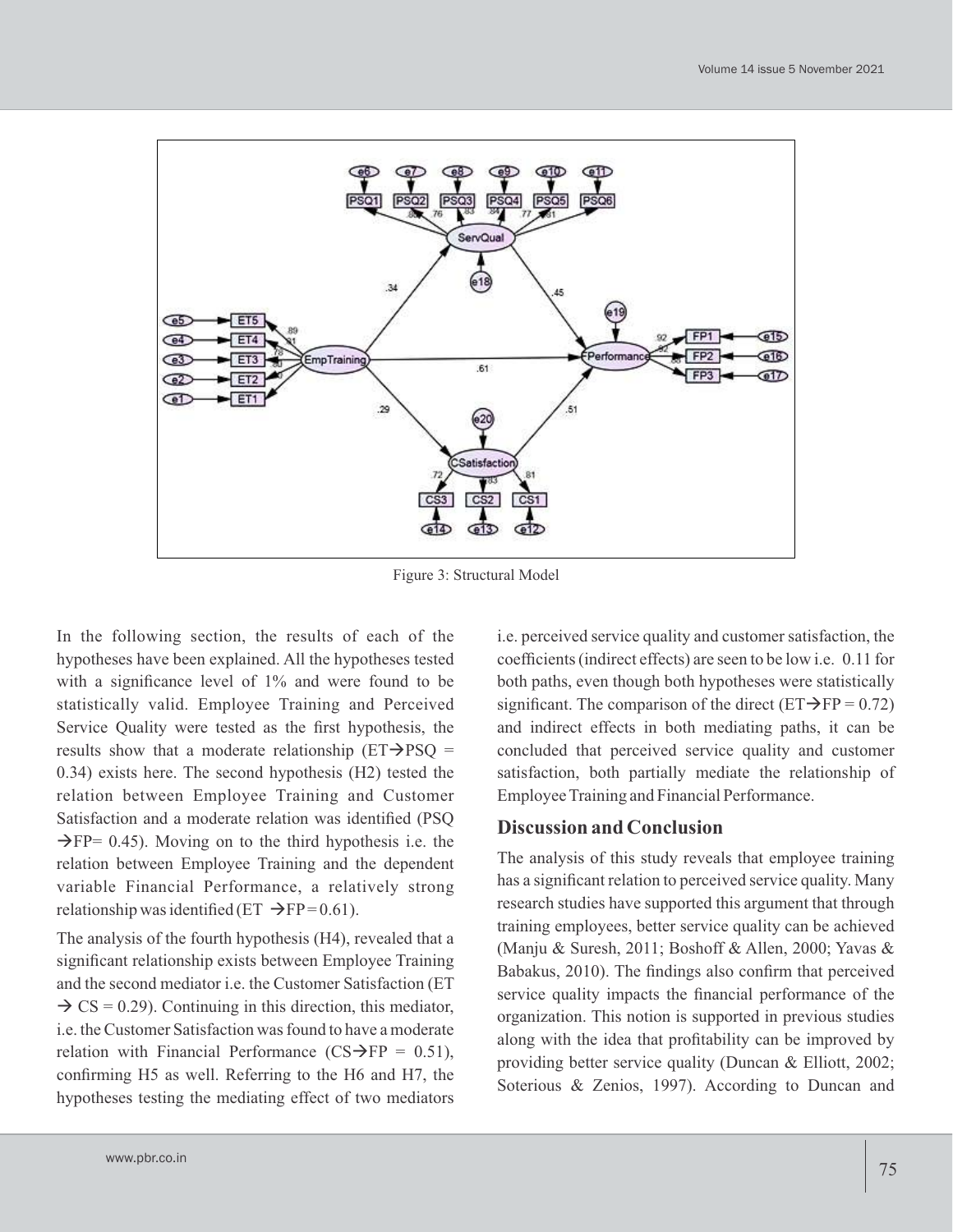Elliott(2002), service quality has a direct effect on financial performance. The analysis further revealed that employee training and financial performance has significant positive relation. This idea has great support from researchers that the productivity of a firm can be improved by giving training to the employees (Hanaysha & Tahir, 2015; Falolaet al., 2014). Noe and Kodwani(2018) believes that employee training is a great investment for an organization as it helps to move towards better financial standing. The results of this study provide evidence that mediating variable customer satisfaction is positively related to employee training. The employee can solve and provide better service after getting training which leads to better customer satisfaction level (Mc Cleary & Weaver, 1982; MintahAgyei,2014)

Furthermore, moving onto other hypotheses, customer satisfaction has also a direct positive relationship with the financial performance of the organization and previous studies are aligned with this (Rust, Zahorik, & Keiningham 1995; Raithelet al., 2012; Seiders et al., 2005). According to Anderson et al. (1994), customer satisfaction has a significant impact on the financial performance of the organization. Since the findings have revealed that financial performance is connected with customer satisfaction, the organization should work on the factors which help to improve customer satisfaction.

Finally, the results highlight that customer satisfaction and perceived service quality mediates the relation between employee training and financial performance. In the past, many empirical research studies provide evidence that service quality with customer satisfaction leads to better performance of an organization (Iglesias, Markovic & Rialp, 2018). Further support has been observed in Meyer and Collier's (2001) study who argue that employee training helps to achieve customer satisfaction which ultimately leads to the improved financial performance of an organization. These findings offer a significant suggestion to the banks to focus on employee training as it is an important factor to improve employee performance with customer satisfaction for better organizational performance.

This research study intended to examine the effects of

employee training on the financial performance of banks along with mediating effects of perceived service quality and customer satisfaction. The importance of training is one of the significant topics which are discussed in literature extensively. Employee training plays an important role in employee performance as well as organizational productivity. Training and development of bank employees play an important role in improving their customer service delivery which ultimately helps to increase the financials of the organization. Employees are the key resource of any bank so the importance of employee performance in organization success is unquestionable for sustain ability and growth. Analysis reveals that customer satisfaction and perceived service quality mediates the relationship between employee training and financial performance. As Kumar et al. (2010) says those banks who are providing good services to their customers have more probability to retain their customers, generate high revenue with winning customer loyalty which ultimately gives them a competitive advantage and enhances their survival capability. This research also concluded that the financial performance of banks is related to their customer satisfaction. According to Croninet al. (2000), perceived service quality positively influences the satisfaction of customers as confirmed by this research as well.

To sum up, seven hypotheses were developed to study the connection between training, customer satisfaction, perceived service quality, and financial performance as depicted in the conceptual performance. Confirming all the hypotheses, findings revealed that significant relationship exist between employee training, perceived service quality, customer satisfaction, and financial performance of the organization, where both mediators partially mediate the relationship between exogenous and endogenous variables.

## **Managerial implications**

With globalization and market saturation, the competition has increased and in order to maintain a competitive position or even to sustain business, banks have to focus on service quality and customer satisfaction as it helps them to improve their financial performance which is an ultimate goal of any profit organization. Mangers should follow such strategies which help them to retain their customers in this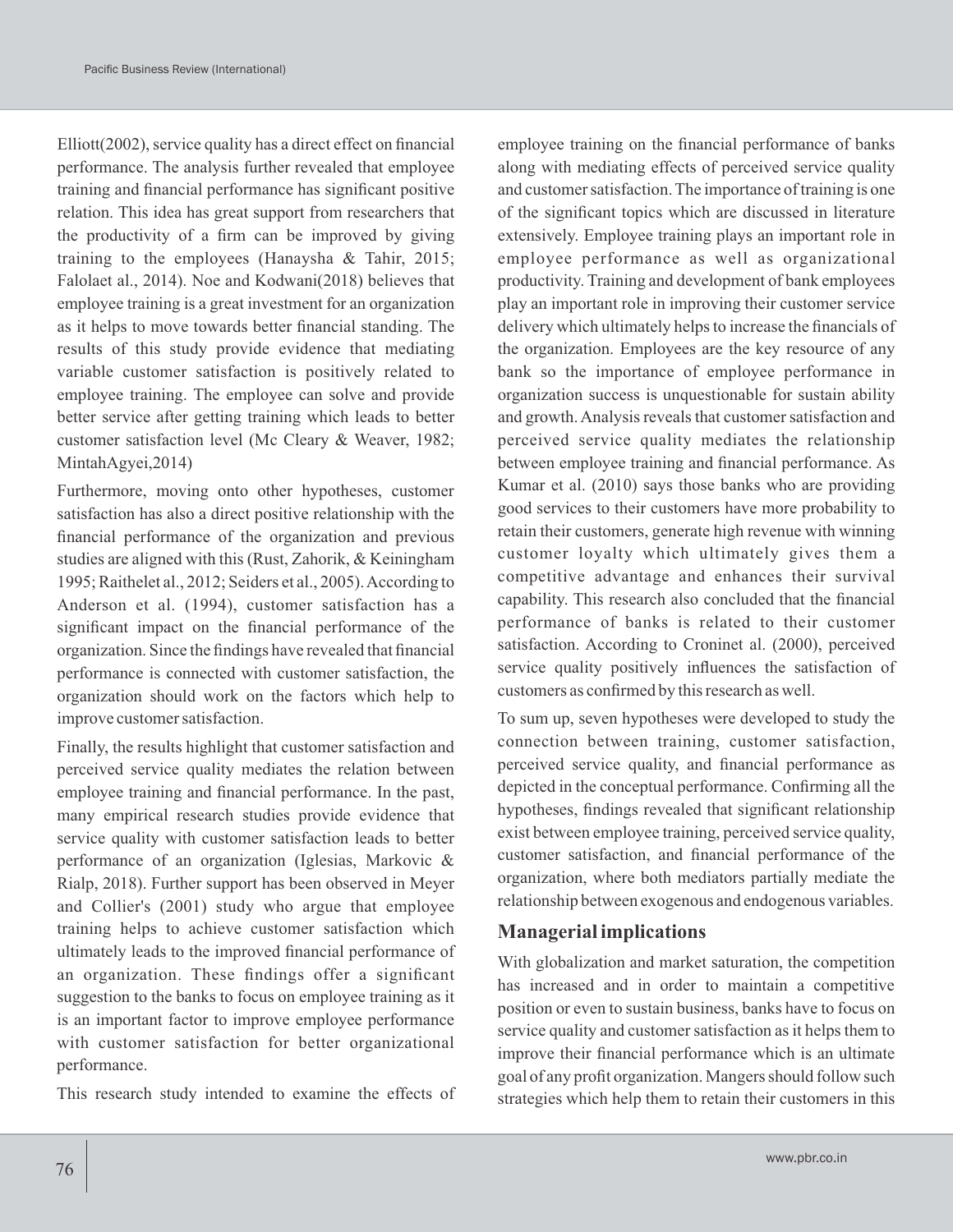challenging business environment such as by improving customer's buying experience. Managers should focus on improving the skills, knowledge, and abilities of human resources through training as the performance of an organization is related to employee performance. Importantly, a realization of the criticality of constructs and findings discussed in this study should exist. The top-level management of banks should develop a comprehensive framework that helps them to enhance their abilities to develop skills for increasing customer satisfaction and perceived service quality which may include trainings from top to bottom. It is also suggested that to improve the perceived service quality, a continuous training program should be developed for employees.

## **Limitations and future research directions**

Generally, while doing any research it is practically difficult to be realized without facing difficulties. Some limitations of this study should be considered in future research work. First, this research concentrates only on conventional banks of Pakistan as this study is bounded by insufficient time for the researcher to collect data. Another limitation of this study is that dealing only with banks so the results and findings of this research may not apply to other financial institutions and lastly, pure financial data was not used in conducting this research rather focus was laid on subjective measures of financial performance.

## **References**

- Abbas, Q., &Yaqoob, S. (2009). Effect of leadership development on employee performance in Pakistan. *Pakistan Economic and Social Review*, 47(2), 269-292.
- Abbas, Z. (2014). Identification of factors and their impact on employees' training and organizational performance in Pakistan. *Kasbit journal of management & social science*, 7(1), 93-109.
- Aguinis, H., &Kraiger, K. (2009).Benefits of training and development for individuals and teams, organizations, and society.*Annual review of psychology*, 60, 451-474.
- Al-Hawari, M. (2006).The effect of automated service quality on bank financial performance and the mediating role of customer retention. *Journal of*

*Financial Services Marketing*, 10(3), 228-243.

- Anderson, E. W., Fornell, C., & Lehmann, D. R.  $(1994)$ . Customer satisfaction, market share, and profitability: Findings from Sweden. *Journal of Marketing*, 58(3), 53-66.
- Babakus, E., Bienstock, C. and Scotter, J. (2004).Linking perceived quality and customer satisfaction to store traffic and revenue growth.*Decision Sciences*, 35 (4), 713-37.
- Bentler, P.M. &Bonett, D.G. (1980). Significance tests and goodness of fit in the analysis of covariance structures.*Psychological Bulletin*, 88 (3), 588-606.
- Bhat, Z. H. (2013). Impact of training on employee performance: A study of retail banking sector in India. *Indian Journal of Applied Research*, 3(6), 292-293.
- Bolton, R. N., Lemon, K. N., &Verhoef, P. C. (2008). Expanding business-to-business customer relationships: Modeling the customer's upgrade decision. *Journal of Marketing*, 72(1), 46-64.
- Boshoff, C., & Allen, J. (2000).The influence of selected antecedents on frontline staff's perceptions of service recovery performance. *International Journal of Service Industry Management*, 11(1), 63-90.
- Browne, M.W. &Cudeck, R. (1993). Alternative ways of assessing model fit, in Bollen, K.A. and Long, J.S. (Eds), *Testing Structural Equation Models*, Sage, Newbury Park, CA, pp. 136-162.
- Burki, A. A., &Niazi, G. S. K. (2003, November).The effects of privatization, competition and regulation on banking efficiency in Pakistan, 1991–2000.*In Regulatory Impact Assessment: Strengthening Regulation Policy and Practice, Chancellors Conference Centre, University of Manchester, Manchester, UK.*
- Buzzell, R. D., Gale, B. T., & Gale, B. T. (1987). *The PIMS principles: Linking strategy to performance*. Simon and Schuster: New York.
- Cronin, J.J. Jr, Brady, M.K. &Hult, G.T.M. (2000).Assessing the effects of quality, value, and customer satisfaction on consumer behavioral intentions in service environments.*Journal of Retailing*, 76 (2), 193-218.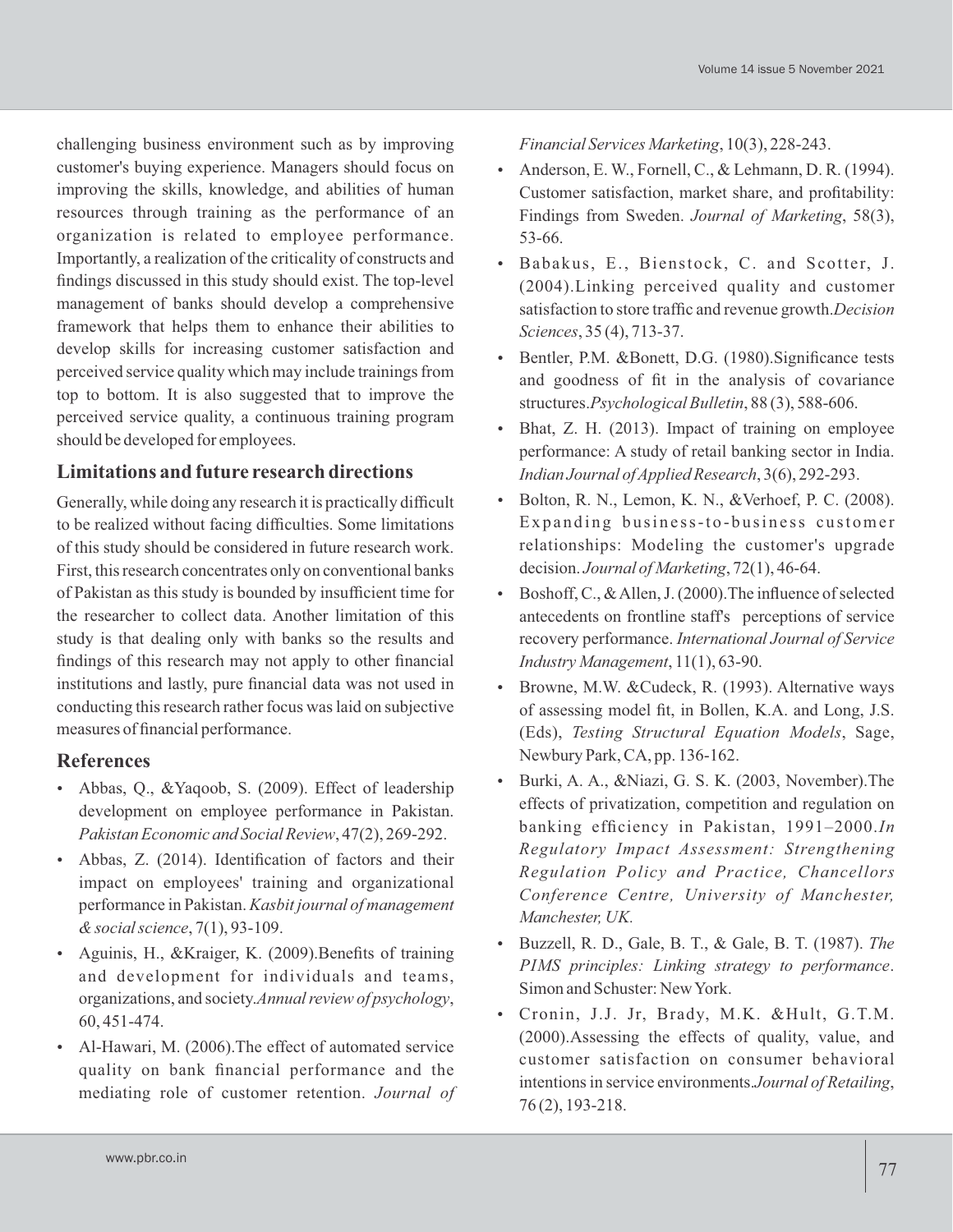- Dermol, V. & Cater, T. (2013). The influence of training and training transfer factors on organizational learning and performance.*Personnel Review*, 42 (3), 324-348.
- Dhar, R. L. (2015). Service quality and the training of employees: The mediating role of organizational commitment. *Tourism Management*, 46, 419-430.
- Diamantidis, A. D., &Chatzoglou, P. (2019). Factors affecting employee performance: an empirical approach. *International Journal of Productivity and Performance Management*, 68(1), 171-193.
- Douglas, T. &Fredendall, L. (2004).Evaluating the Deming management model of total quality in services.*Decision Sciences*, 35 (3), 393-422.
- Duncan, E., & Elliott, G. (2002). Customer service quality and financial performance among Australian retail financial institutions. *Journal of Financial Services Marketing*, 7(1), 25-41.
- Elnaga, A., & Imran, A. (2013).The effect of training on employee performance. *European Journal of Business and Management,* 5(4), 137-147.
- Falola, H. O., Osibanjo, A. O., &Ojo, I. S. (2014). Effectiveness of training and development on employees' performance and organisation competitiveness in the nigerian banking industry. *Bulletin of the Transilvania University of braşov*, 7(1), 161-170.
- Fitzgerald, W. (1992).Training versus development. *Training and Development*, 46(5), 81-84.
- Fornell, C., Johnson, M.D., Anderson, E.W., Cha, J. and Everitt Bryant, B. (1996). The American customer satisfaction index: nature, purpose, and findings. *Journal of Marketing*, 60 (4), 7-18.
- Fornell, C., & Larcker, D. F. (1981).Evaluating structural equation models with unobservable variables and measurement error. *Journal of Marketing Research, 18*(1), 39-50.
- Goldstein, I. L., & Ford, J. K. (2002).*Training in organisations*. Belmont, CA: Wadsworth.
- Golovkova, A., Eklof, J., Malova, A., &Podkorytova, O.  $(2019)$ . Customer satisfaction index and financial performance: A European cross country study.

*International Journal of Bank Marketing,* 37(2), 479- 491.

- Gustafsson, A., Johnson, M. D., & Roos, I. (2005).The effects of customer satisfaction, relationship commitment dimensions, and triggers on customer retention. *Journal of marketing,* 69(4), 210-218.
- Gummesson, E. (1979). The marketing of professional services—an organizational dilemma. *European Journal of Marketing*, 13(5), 308-318.
- Hair, J. F., Black, W. C., Balin, B. j., & Anderson, R. E. (2010).*Multivariate data analysis*: Maxwell Macmillan International Editions.
- Hair, J.F. Jr, Black, W.C., Babin, B.J., Anderson, R.E. & Tatham, R.L. (2006).*Multivariate Data Analysis*, 6th ed., Prentice-Hall International, NJ.
- Hair Jr, J. F., Matthews, L. M., Matthews, R. L., &Sarstedt, M. (2017). PLS-SEM or CB-SEM:updated guidelines on which method to use. *International Journal of Multivariate Data Analysis*, *1*(2), 107-123.
- Hanaysha, J., & Tahir, P. R. (2016).Examining the effects of employee empowerment, teamwork, and employee training on job satisfaction. *Procedia-Social and Behavioral Sciences*, 219, 272-282.
- Hollenbeck, J. R., DeRue, D. S., &Guzzo, R. (2004). Bridging the gap between I/O research and HR practice: Improving team composition, team training, and team task design. *Human Resource Management: Published in Cooperation with the School of Business Administration, The University of Michigan and in alliance with the Society of Human Resources Management*, 43(4), 353-366.
- $\bullet$  Iglesias, O., Markovic, S., &Rialp, J. (2019). How does sensory brand experience influence brand equity? Considering the roles of customer satisfaction, customer affective commitment, and employee empathy. *Journal of Business Research*, 96, 343-354.
- Irawati, N., Maksum, A., Sadalia, I., & Muda, I. (2019). Financial Performance of Indonesian's Banking Industry: The Role of Good Corporate Governance, Capital Adequacy Ratio, Non-Performing Loan and Size. *International Journal of Scientific and Technology Research*, 8(4), 22-26.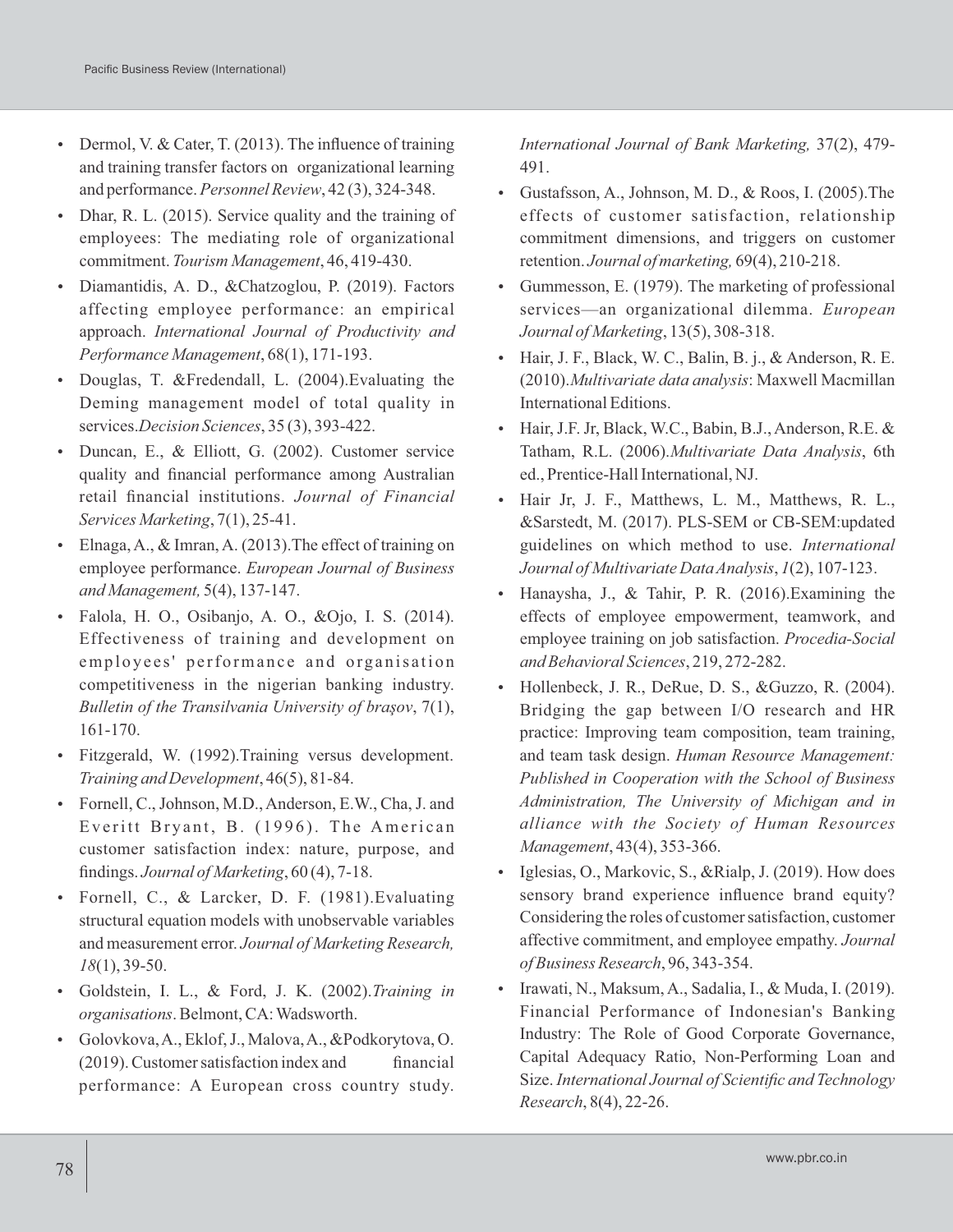- Ittner, C. D., Larcker, D. F., & Meyer, M. W. (2003). Subjectivity and the weighting of performance measures: Evidence from a balanced scorecard. *The accounting review*, 78(3), 725-758.
- Kaplan, D., Harik, P., & Hotchkiss, L. (2001). Crosssectional estimation of dynamic structural equation models in disequilibrium. *Structural equation modeling: Present and future*, 315-339.
- Kaplan, D. (2004). *Structural equation modeling*.In M. S. Lewis-BeckA. Bryman & T. F. Liao (Eds.), The SAGE encyclopedia of social science research methods (Vol. 1, pp. 1089-1092). Thousand Oaks, CA: SAGE Publications, Inc.
- Keisidou, E., Sarigiannidis, L., Maditinos, D. I., &Thalassinos, E. I. (2013). Customer satisfaction, loyalty and financial performance: A holistic approach of the Greek banking sector. *International Journal of Bank Marketing,* 31(4), 259-288.
- Khan, A., Zubair, S. S., Khurram, S., & Khan, M. A. (2020). Service Quality Dimensions and Customer Satisfaction in online shopping: A customer's perspective. *Journal of Applied Economics and Business Studies*, 4(1), 53-76.
- Khan, M. A., Zubair, S. S., & Malik, M. (2019).An assessment of e-service quality, e-satisfaction and eloyalty. *South Asian Journal of Business Studies*, 8(3), 283-302.
- Khawaja & Nadeem (2013). Training and Development Program and its Benefits to Employee and Organization: AConceptual Study. *European Journal of Business and Management*, 5 (2), 243-252.
- Kumar, M., Tat Kee, F., & Charles, V.  $(2010)$ . Comparative evaluation of critical factors in delivering service quality of banks: An application of dominance analysis in modified SERVQUAL model. *International Journal of Quality & Reliability Management*, 27(3), 351-377.
- Likert, R. (1967). *The human organization: its management and values.*McGraw-Hill.
- Lin, H. H., & Wang, Y. S. (2006).An examination of the determinants of customer loyalty in mobile commerce contexts. *Information & management*, 43(3), 271-282.
- Lins, K.V., Servaes, H. and Tamayo, A. (2017). Social capital, trust, and firm performance: the value of corporate social responsibility during the financial Crisis. *Journal of Finance*, 72 (4), 1785-1824.
- Manju, S., & Suresh, B. H. (2011). Training Design Interventions and Implications for the Productivity Effectiveness. *Synergy*, 9(1), 52-68.
- McCleary, K. W., & Weaver, P. A. (1982). Improving employee service levels through identifying sources of customer satisfaction. *International Journal of Hospitality Management*, 1(2), 85-89.
- McIver, J., & Carmines, E. G. (1981).*Unidimensional scaling* (No. 24).Sage Publications.
- Meyer, S. M., & Collier, D. A. (2001).An empirical test of the causal relationships in the Baldrige Health Care Pilot Criteria. *Journal of operations management*, 19(4), 403-426.
- Mintah Agyei, D. (2014). The impact of training and development programmes on the performance of employees in Rural Banks in the Ashanti Region *(Doctoral dissertation)*.
- Motlokoa, M. E., Sekantsi, L. P., &Monyoloc, R. P. (2018). The Impact of Training on  $E \text{ m } p \text{ 1 o } y e e s'$ Performance: The Case of Banking Sector in Lesotho. *International Journal of Human Resource Studies*, 8(2), 16-46.
- Mukherjee, A., Nath, P. and Pal, M. (2003). Resources, service quality and performance triad: A framework for measuring efficiency of banking service. *Journal of the Operational Research Society*, 54, 723–735
- $\bullet$  Nda, M. M., &Fard, R. Y. (2013). The impact of employee training and development on employee productivity. *Global journal of commerce and management perspective*, 2(6), 91-93.
- Noe, R. A. (2008). *Employee training and development*, 5th ed., New York: McGraw-Hill
- Noe, R. A., &Kodwani, A. D. (2018).*Employee training and development,* 7e.McGraw-Hill Education.
- Nunnally, J.C., & Bernstein, I.H. (1994).*Psychometric Theory*, 3rd ed., McGraw-Hill, New York, NY.
- Oliver, C. (1997). Sustainable competitive advantage: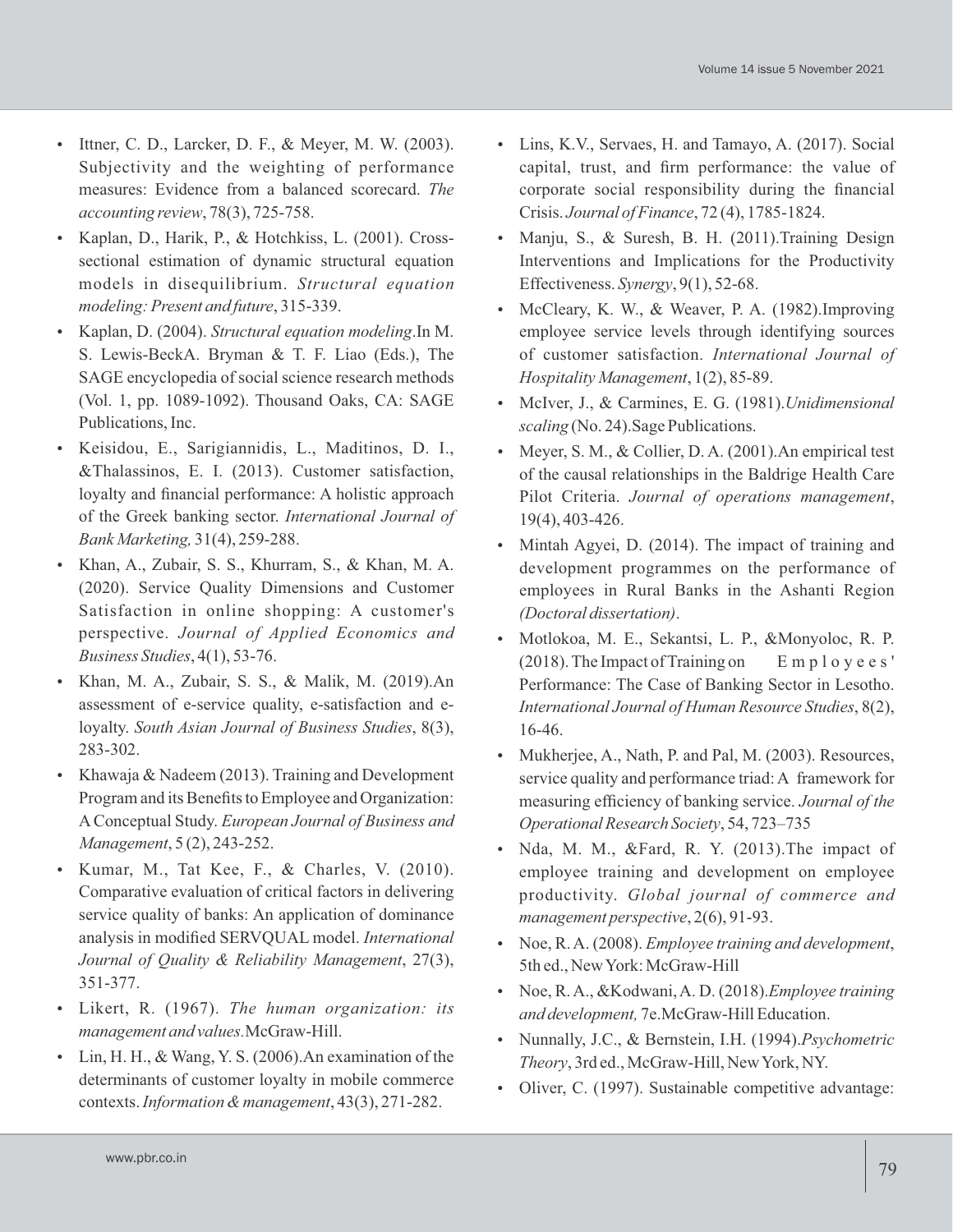combining institutional and resource-based views. *Strategic management journal*, 18(9), 697-713.

- Oliver, R. L. (1993). A conceptual model of service quality and service satisfaction: Comparative goals, different concepts. *Advances in service marketing and management*, 2, 65-85.
- Pamela, A., &Lwakama, G. (2010).Improving Service Delivery in the Financial Sector: A Case Study Improving Policy, Impacting Change. *Institute of Policy Analysis and Research Rwanda.*1-47.
- Parasuraman, A., Berry, L. and Zeithaml, V. (1991).Perceived Service Quality as a Customer-Based Performance Measure: An Empirical Examination of Organizational Barriers using an Extended Service Quality Model.*Human Resource Management*, 30 (3), 335–364.
- Parasuraman, A., Zeithaml, V. A., & Berry, L. L. (1985).A conceptual model of service quality and its implications for future research. *Journal of Marketing*, 49(4), 41-50.
- Parawansa, D.A.S. (2018). Effect of commitment and customers' satisfaction on relationship between service quality to the customer retention in rural bank in Makassar, Indonesia. *Journal of Management Development*, 37(1), 53-64.
- Raithel, S., Sarstedt, M., Scharf, S., &Schwaiger, M. (2012).On the value relevance of customer satisfaction. Multiple drivers and multiple markets. *Journal of the Academy of Marketing Science*, 40(4), 509-525.
- Ramya, (2016).The Effect of Training on Employee Performance.*International Journal of Scientific Research and Modern Education (IJSRME)*, 1 (1), 697- 706.
- Richey, R. (2000). *The Legacy of Robert M. Gagne, ERIC Clearinghouse on Information and Technology*, Syracuse: NY, p. 295
- Roscoe, J. T. (1975). *Fundamental research statistics for the behavioral sciences*[by] John T. Roscoe.
- Rust RT, Zahorik AJ and Keiningham TL(1995). Return on Quality (ROQ): making service quality

financially accountable. *Journal of Marketing*, 59, 58- 70.

- Seiders, K., Voss, G. B., Grewal, D., & Godfrey, A. L.  $(2005)$ . Do satisfied customers buy more? Examining moderating influences in a retailing context. *Journal of Marketing*, 69(4), 26-43.
- $\bullet$  Shafiq, S., & Hamza, S. M. (2017). The effect of training and development on employee performance in private company Malaysia.*International Journal of Education, Learning and Training*, 2(2), 42-56.
- Shankar, A., &Jebarajakirthy, C. (2019). The influence of e-banking service quality on customer loyalty: A moderated mediation approach. *International Journal of Bank Marketing.* 37(5), 1119-1142.
- Soteriou, A., &Zenios, S. A. (1997).Efficiency, profitability and quality of banking services. *International Journal of Bank Marketing*, 18(5), 97- 128.
- Soterious, A. and Zenious, S. (1998). Operations, Quality, and Profitability in the provision of Banking Services. *Management Science*, 45 (9), 1221–1238.
- Sousa, R., & Voss, C. A. (2002). Quality management re-visited: a reflective review and agenda for future research. *Journal of operations management,* 20(1), 91- 109.
- Spreen, T. L., Afonso, W., &Gerrish, E. (2020). Can Employee Training Influence Local Fiscal Outcomes? *The American Review of Public Administration*, 1-14.
- Sultana, A., Irum, S., Ahmed, K., &Mehmood, N. (2012). Impact of training on employee performance: A study of telecommunication sector in Pakistan. *Interdisciplinary Journal of contemporary research in business,* 4(6), 646-661.
- Sun, K.A.and Kim, D.Y. (2013). Does customer satisfaction increase firm performance? An application of American Customer Satisfaction Index (ACSI).*International Journal of Hospitality Management*, 35, 68-77.
- Tahir, A., &Sajjad, S. (2013). Assessing the Impact of Training on Employees' Performance in Commercial Banks in Urban Lahore.*The Lahore Journal of Business*, 2(1), 95-109.